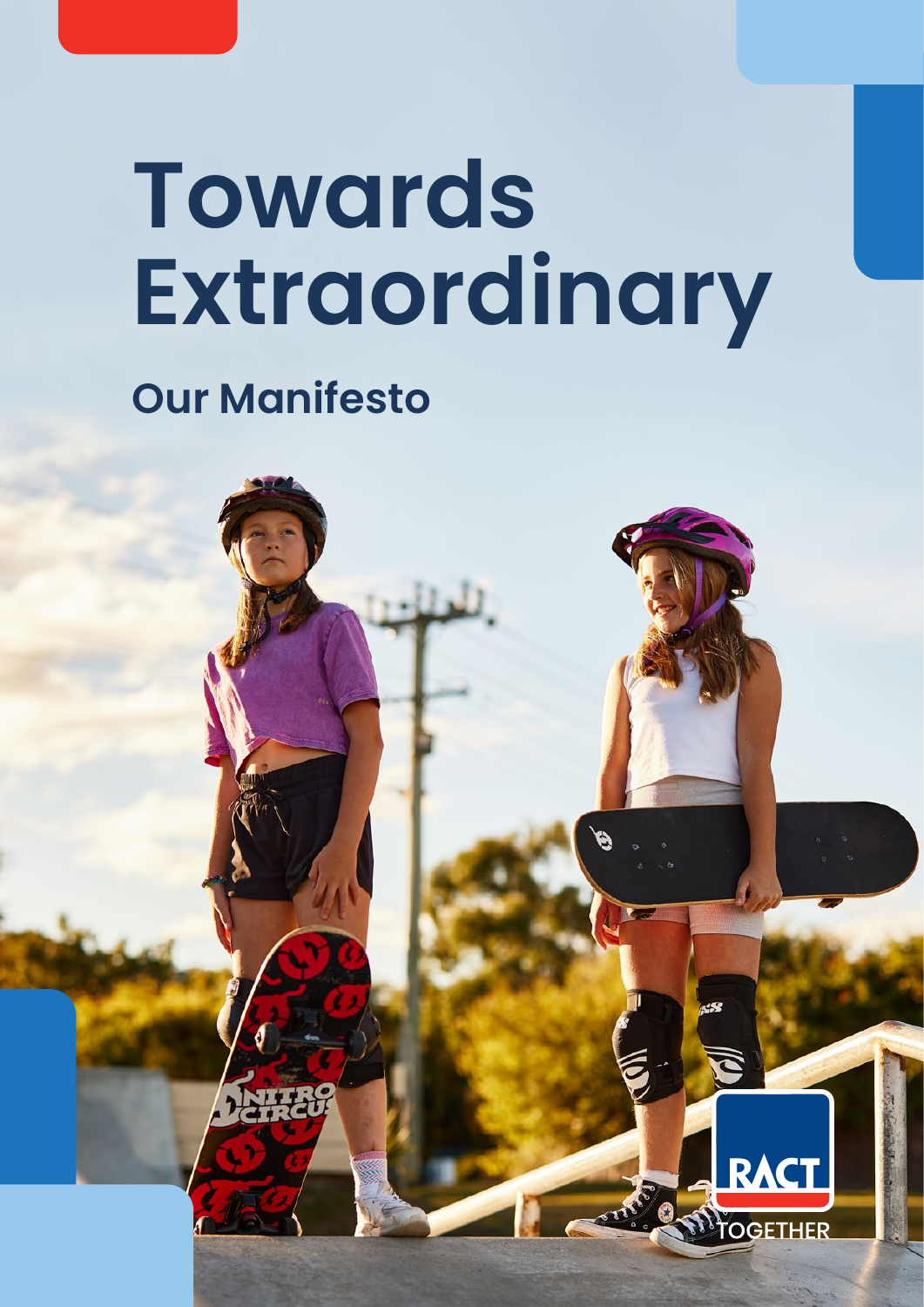### OUR PURPOSE

We're Tasmania's shoulder to lean on and voice when it matters.

### VISION

By 2030, RACT will have a valued relationship with every Tasmanian.

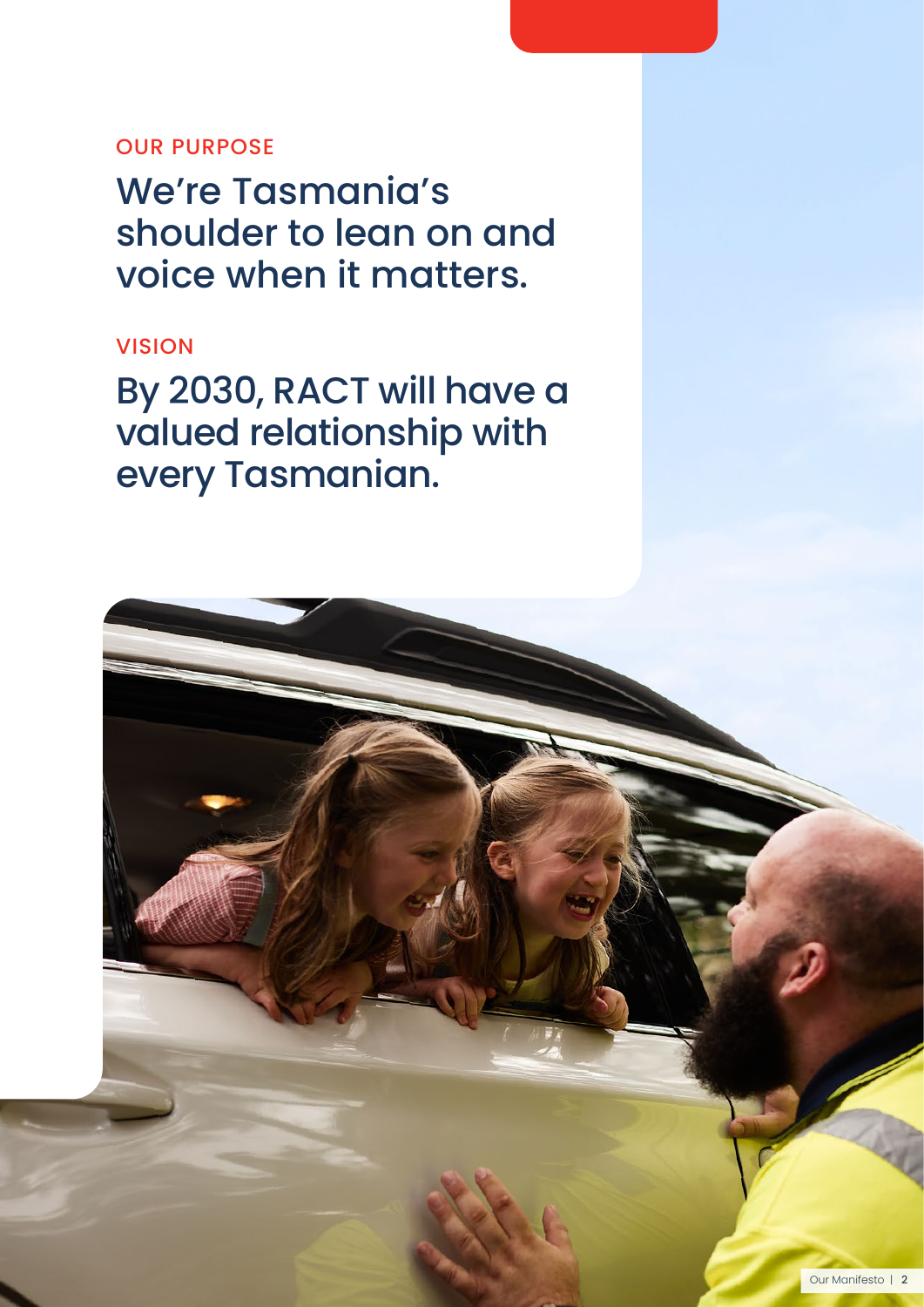![](_page_2_Picture_0.jpeg)

## **Our Manifesto**

At RACT, we believe in the **collective power** of our members to help themselves, their families, their communities and each other through the mutual enterprise model. **Together we thrive!**

We believe that our members' best interests are served not only by supporting them, but also by supporting the **communities** in which they live, work, play and raise their families.

We believe that a **diverse and inclusive** community is a strong community.

We believe in the power of **human empathy**. That when it matters, there is no substitute for people helping people, and **engaging in everything we do with heart**.

We believe that in this age of complexity, **trustworthiness and integrity** have never been more important. That helping our members navigate complex issues easily, transparently and in ways that are right for them is the greatest value we can offer. We stand behind our promises, and **walk the talk**.

We believe in putting our **members** at the centre of every decision and action we take, and celebrate the fact that we work for our members, and not the bottom line. Our job is

to serve and advocate for our members, not just do business with them.

We believe that an **engaged, energised, empowered and passionate** community of staff and organisational partners is critical to achieving our Vision and **unleashing our potential**.

We believe that **courage, and a bold spirit of innovation and continuous improvement**, deployed in the service of faithfully advancing our Purpose, are a timeless recipe for success. We also believe that, after serving our members for almost 100 years, we must be respectful of our history, without being constrained by it. We believe that the past should anchor our principles and character, but should not limit our future.

We believe in taking the **long view**, and are committed to driving the strategic, financial and environmental sustainability of RACT and the communities in which we operate.

We believe that RACT is a promise we made to the people of Tasmania 100 years ago, and that while we have done much for them over that time, we can do more. We have always been different, but by building on our core difference (that we are an organisation of our members and for our members), we can take our difference to the next level.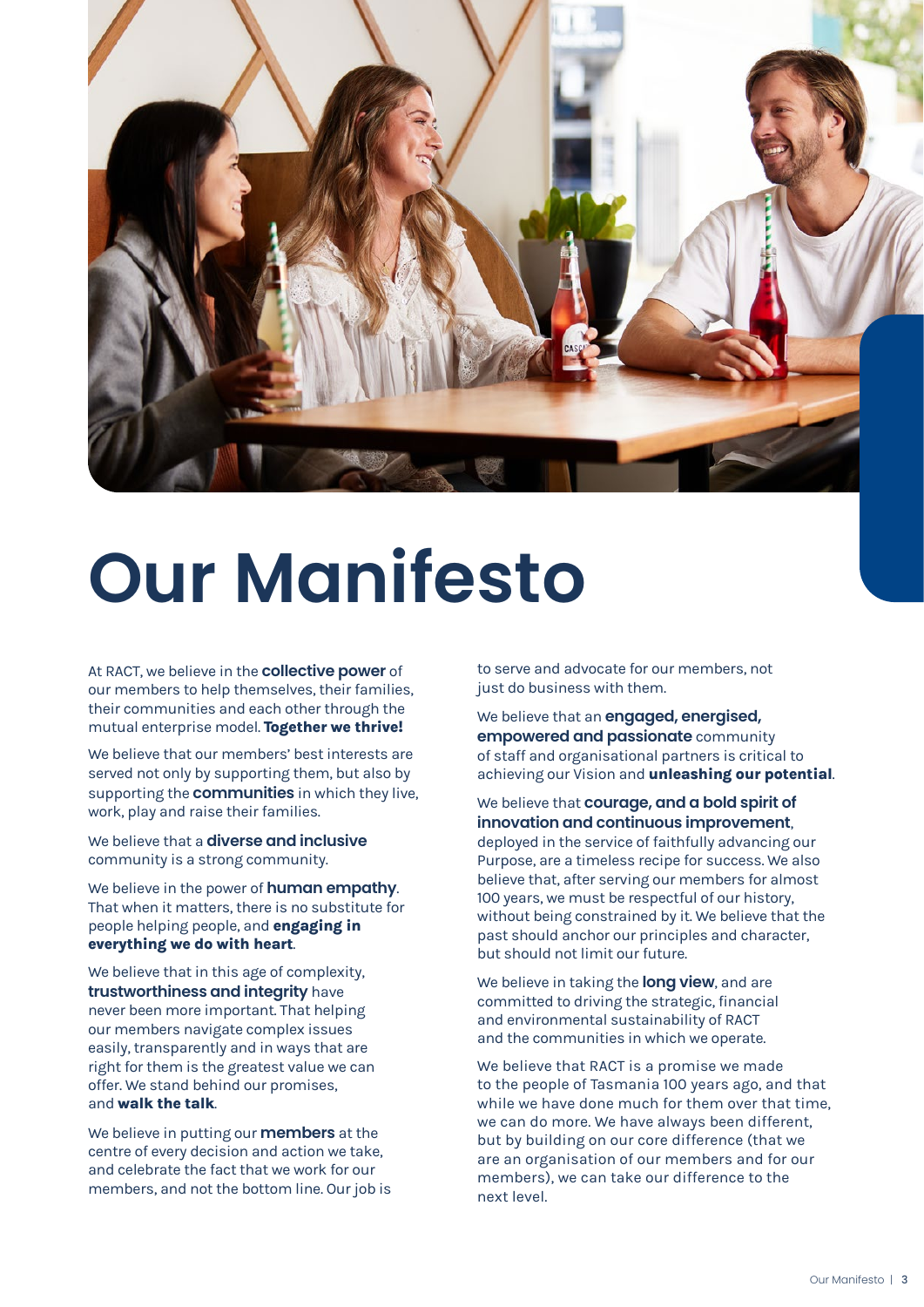OUR PURPOSE

We're Tasmania's shoulder to lean on and voice when it matters.

#### **Engage with heart**

We go beyond walking in other's shoes. We look after each other, listening, caring, understanding and taking on other's perspectives to always engage with trust, respect and a full heart.

#### **Unleash potential**

We strive to adapt, innovate and flourish. We celebrate uniqueness, courage and a sense of adventure.

#### **Walk the talk**

We do what we say - acting with integrity, respect and commitment, and always finding a way, whether it's a big deal or tiny detail.

#### **Together we thrive**

We're proudly Tasmanian - working together in various ways for our community and our teams, while lifting each other up.

### **Our Values We want to be different. We want to be bravely different. We want to be extraordinary.**

To do this, we must never be satisfied with providing our members with generic choices in a crowded market. Rather, we must be truly differentiated in the way we conduct our enterprise. We must be our members' champion when they are at a disadvantage. We must hold true to the things we believe in, and have the courage of our convictions. We must be prepared to make the hard decisions and invest ahead of the curve into the assets, infrastructure and capabilities required to achieve our Vision.

**We must ensure that we are always about purpose... never just profit.**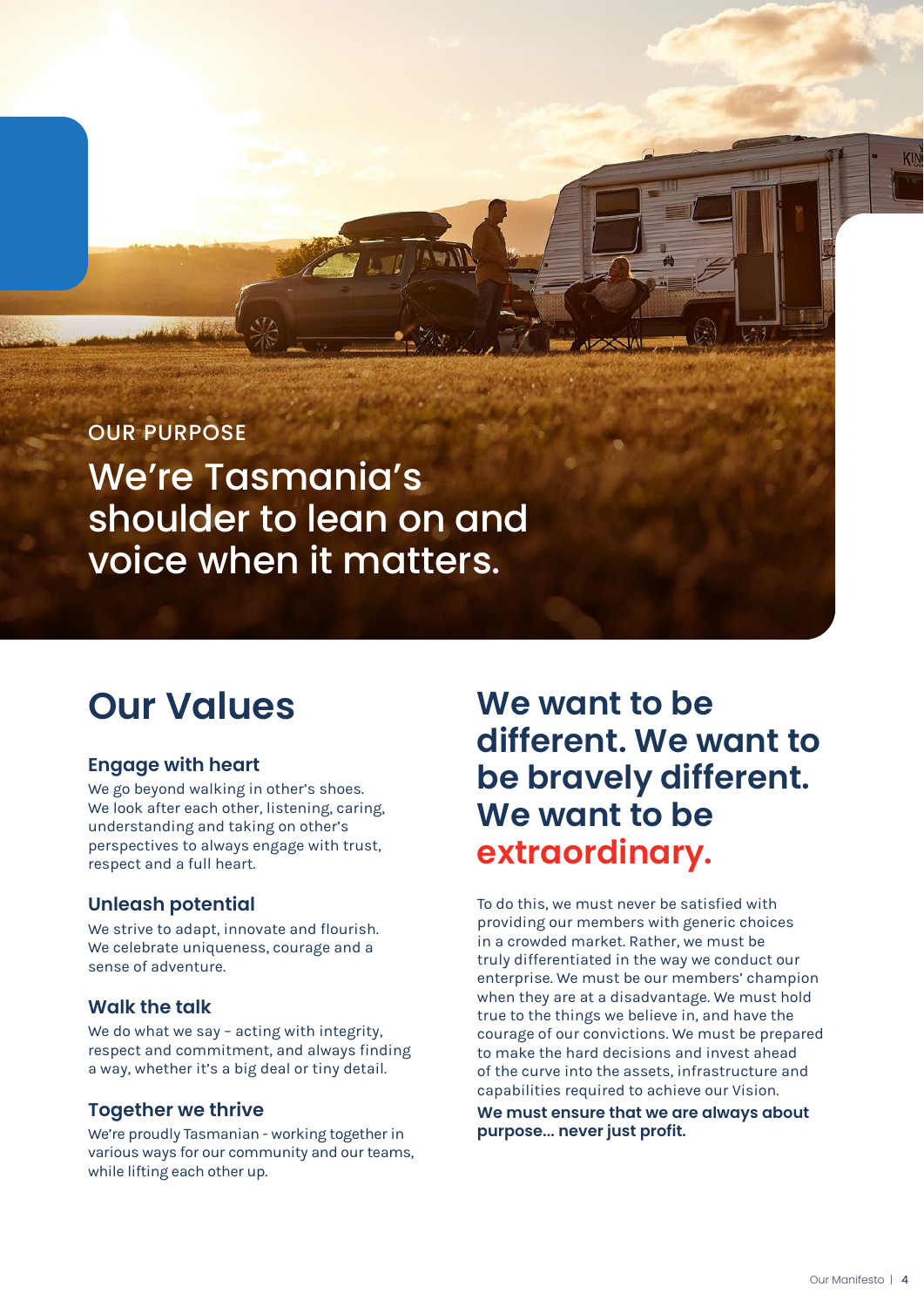## **What we want to achieve**

To achieve our Vision, we must be consistent in the value and the proposition we deliver for our members. Like a trusted friend, our members must be able to rely on us and be confident of what they can expect in every interaction. This must be consistent across every activity, advocacy initiative and business line that bears the RACT brand.

This value will be expressed by helping our members to build the foundations of lives well lived. Through providing products, services and assistance to help our members prevent, protect, minimise, overcome and recover from the risks they, their families and their communities face, we will allow them to unleash their potential and thrive.

We will be there for our members with a helping hand and a shoulder to lean on when they need us most. Always treating our members as people not policies, we'll provide them the confidence to live the lives they choose, knowing that RACT has their back when risks threaten to derail their hopes, dreams and aspirations.

We will also give our members a voice when their needs and concerns are not being heard by government or business. We will be our members' champion when they need us, and be in their corner to advocate on their behalf when it matters most.

We will do this not just for our members but also for their families, communities and for the great state of Tasmania, because we know that none of us are in this alone, and that together we thrive. By playing our part to help build strong networks and communities, we know that more than anything else, this will help our members create strong foundations upon which to build extraordinary lives.

![](_page_4_Picture_6.jpeg)